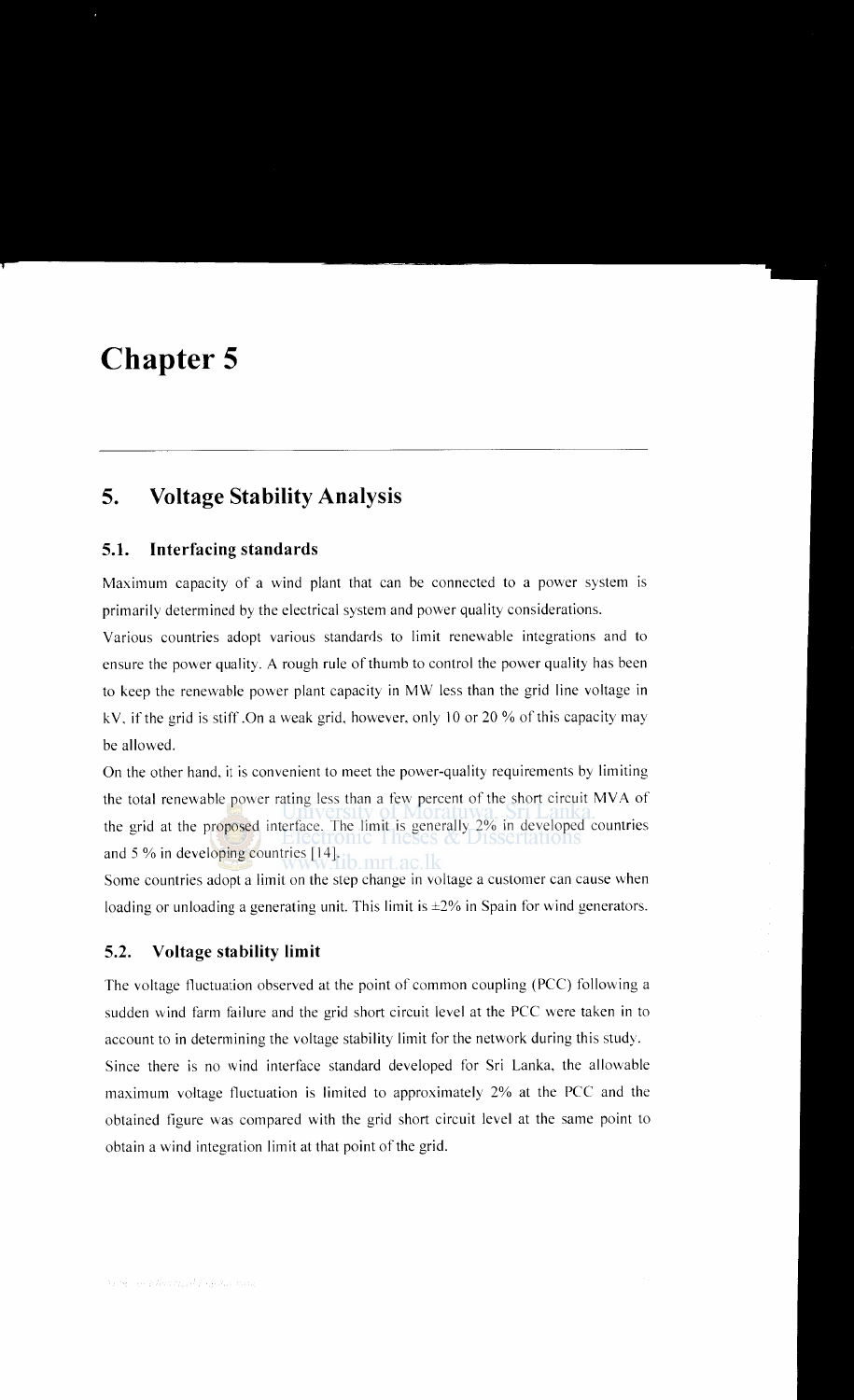# 5.3. Methodology and results

The voltage stability is considered as a local impact. Therefore it is necessary to identify the system configuration for wind integration in order to perform voltage stability studies.

Initially proper system configurations were identified for each study year and then the voltage stability studies were carried out for the selected configurations in order to identify the voltage stability limit.

Since local impact highly depends on the local loads, both night peak and off peak loading scenarios were appropriately taken in to account during the voltage stability analysis.

# 5.3.1. System analysis- Year 2010

This part of the study aims at obtaining a voltage stability limit for wind integration to the proposed year 2010 network at existing Puttlam GS.

At present Puttalam GS consists of 2x31.5MV A transformers. Holcim cement factory is supplied with power using two dedicated 33kV feeders. Two transformers are operated separately. Year 2010 Puttlam GS arrangement is shown in the figure 5.1.



Figure 5.1: Proposed Puttlam GS arrangement for year 2010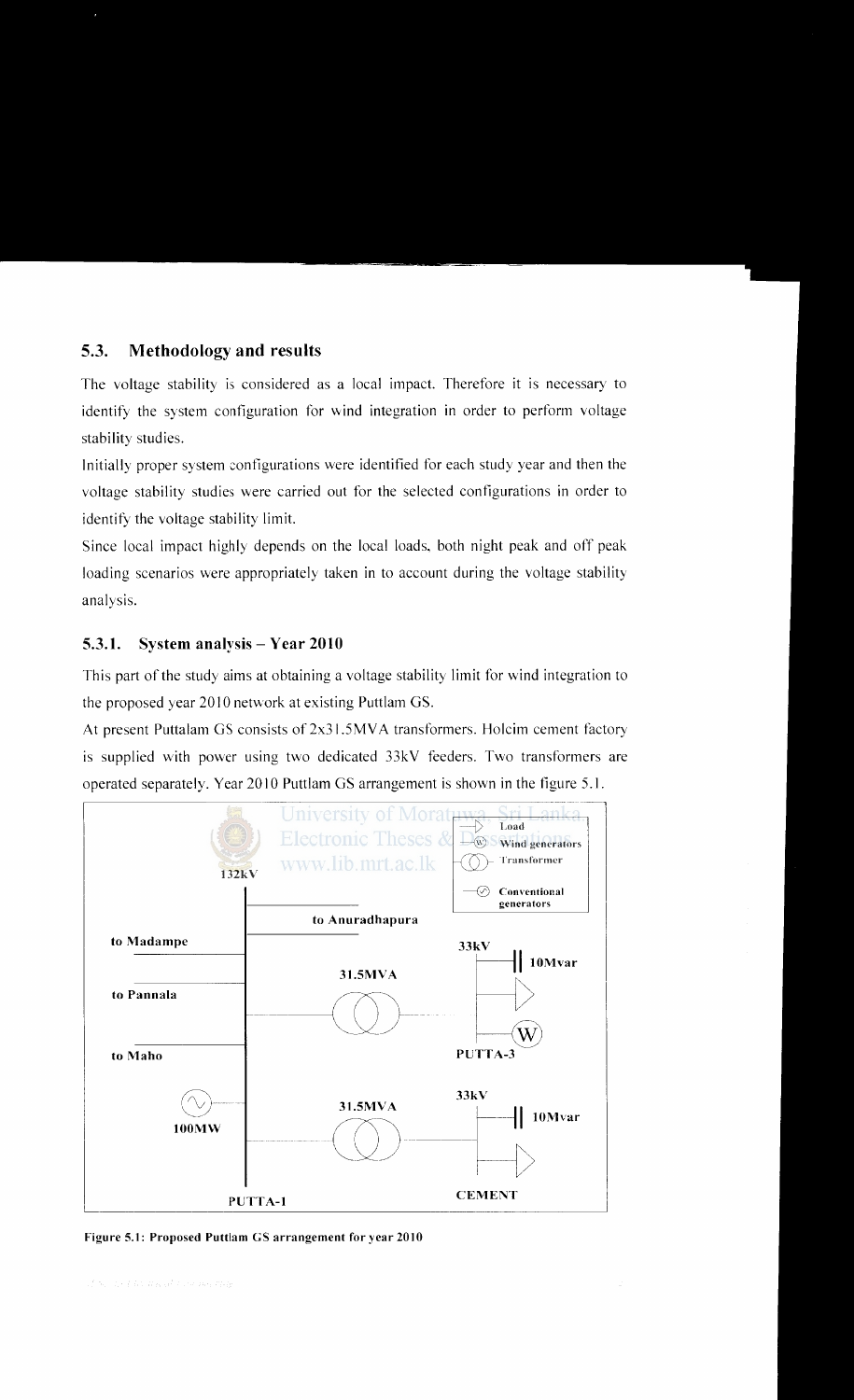The impact of wind additions on the 33kV level is analyzed by considering two wind integration levels. They are 20MW and 35MW. Results are summarized in table 5-1.

| <b>Busbar</b> | <b>Observed voltage fluctuation</b> |                      | <b>Busbar</b> | Observed vo |               |
|---------------|-------------------------------------|----------------------|---------------|-------------|---------------|
|               | kV                                  | % of nominal voltage |               | kV          | $\frac{0}{0}$ |
| <b>CEMENT</b> | 0.165                               | 0.5                  | <b>CEMENT</b> | 0.066       | 0.2           |
| PUTTA-3       | 0.132                               | -0.4                 | PUTTA-3       | 0.755       | 2.3           |

20MW penetration level at night peak scenario 20MW penetration level at off peak scenario

| <b>Busbar</b> |       | <b>Observed voltage fluctuation</b> |               | Observed vo |               |
|---------------|-------|-------------------------------------|---------------|-------------|---------------|
|               | kV    | % of nominal voltage                |               | kV          | $\frac{0}{0}$ |
| <b>CEMENT</b> | 0.198 | $0.6^{\circ}$                       | <b>CEMENT</b> | 0.066       | $0.2^{\circ}$ |
| PUTTA-3       | 0.363 | 1.1                                 | PUTTA-3       | 1.419       | 4.3           |

| <b>Busbar</b> | <b>Observed voltage fluctuation</b> |                                                   |  |
|---------------|-------------------------------------|---------------------------------------------------|--|
|               | kV                                  | % of nominal voltage                              |  |
| <b>CEMENT</b> | 0.066                               | 0.2                                               |  |
| PUTTA-3       | 0.755                               | 2.3                                               |  |
| 30 M J J J J  |                                     | a sa stanito a domed ne niff a soli no sa sa sato |  |

| Observed voltage fluctuation |                      | <b>Busbar</b> | <b>Observed voltage fluctuation</b> |                      |  |
|------------------------------|----------------------|---------------|-------------------------------------|----------------------|--|
| kV -                         | % of nominal voltage |               | kV.                                 | % of nominal voltage |  |
| 0.198                        | 0.6                  | <b>CEMENT</b> | 0.066                               | 0.2                  |  |
| 0.363-                       |                      | PUTTA-3       | 1.419                               | 4.3                  |  |

35MW penetration level at night peak scenario 35MW penetration level at off peak scenario

#### Table 5-1: Observed voltage fluctuations at 33kV level of Puttlam GS

Short-circuit level at Puttlam 33kV busbar is obtained as 258MVA. Wind integration level as a percentage of short circuit level is depicted in table 5-2, $\mathbf{r}_1 \mathbf{L}$  anka.

|         |          | Wind power as % of SCGnic Theses & Dissertations |  |  |
|---------|----------|--------------------------------------------------|--|--|
| Busbar  |          | Integration level Integration level              |  |  |
|         | 35MW     | <b>20MW</b>                                      |  |  |
| PUTTA-3 | $13.6\%$ | 7.8%                                             |  |  |

Table 5-2: Wind power as a percentage of SCC- Year 2010

The maximum voltage fluctuation observed in the 33kV busbar is 4.3% following a sudden drop of 35MW wind plant. Around 2.3% variation can be observed following a sudden drop of 20MW wind farm. 20MW wind integration level is about 7.8% of SCC at PCC. Therefore the maximum wind absorption capability at 33kV level of the existing Puttlam GS is identified as 20MW for year 2010 when considering the voltage fluctuations.

### 5.3.2. System analysis- Year 2012

Voltage stability of the year 2012 network with wind additions into 132kV and 220kV levels was analyzed during this part of study. Year 2012 network arrangement around Puttlam area is depicted on figure 5.2.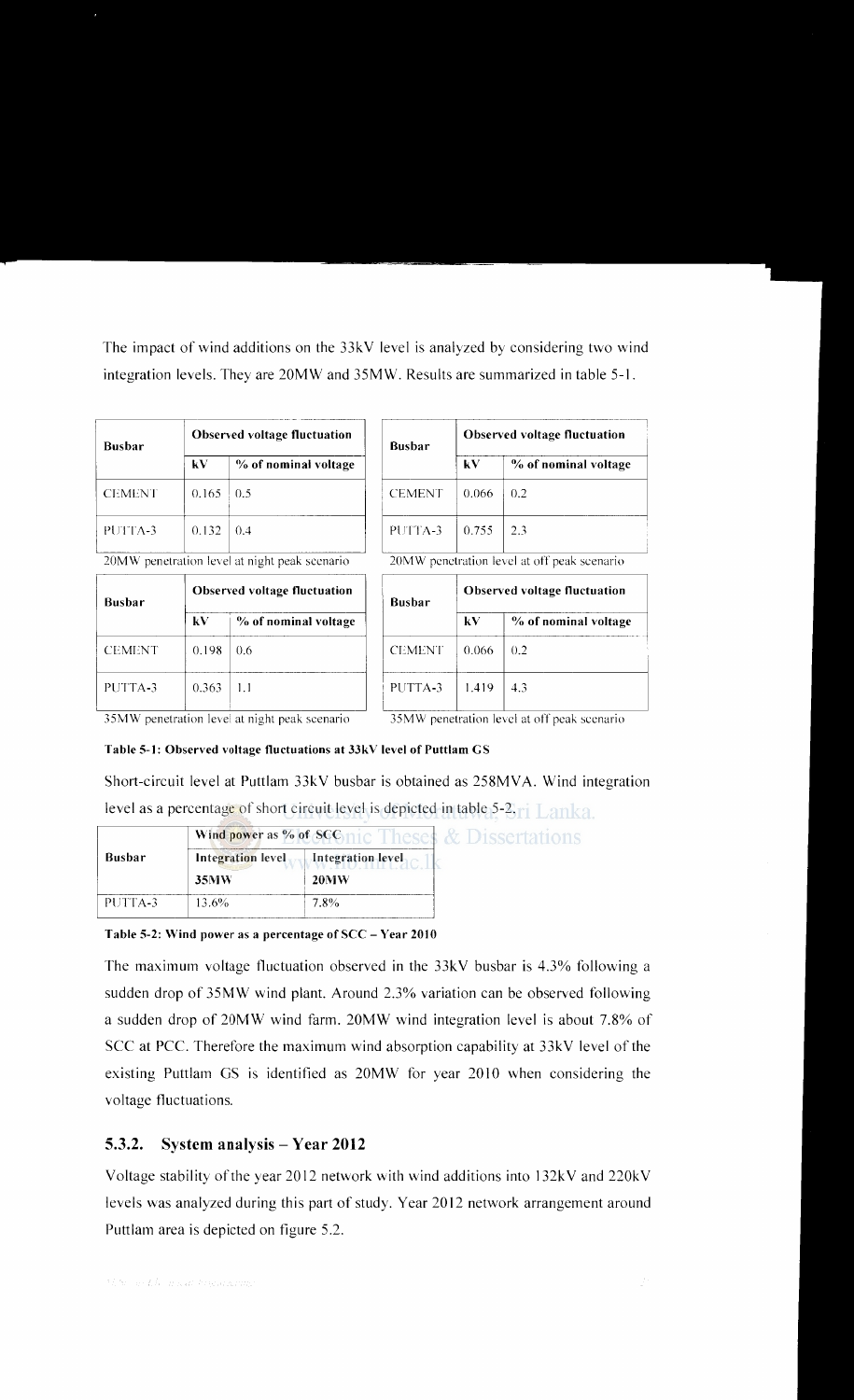



85MW and 80MW wind integrations were considered respectively at 132kV and 220kV levels and the results are summarized in the table below.va, Sri Lanka. Electronic Theses  $\&$  Dissertations

| Loading<br>scenario | Observed voltage fluctuation<br>As % of nominal voltage | <b>Busbar</b> | Observed voltage fluctuation<br>As % of nominal voltage |
|---------------------|---------------------------------------------------------|---------------|---------------------------------------------------------|
| Night peak          | $1.4\%$                                                 | Night peak    | $1.4\%$                                                 |
| Off peak            | $1.8\%$ .                                               | Off peak      | 1.9%                                                    |

85MW wind absorption at 132kV level

80MW wind absorption at 220kV level

# Table S-3: Observed voltage fluctuations at 132kV and 220kV busbars at Puttlam- Year 2012.

SCC at Puttlam 132kV and 220kV busbars and the wind integration levels as a percentage of SCC are depicted in table 5-4.

| Voltage level | <b>SCC</b><br>(MVA) | Wind capacity<br>(MW) | Wind power as % of<br><b>SCC</b> |
|---------------|---------------------|-----------------------|----------------------------------|
| 132kV         | 1075                | 85                    | 7.9%                             |
| 220kV         | 1486                | 80                    | 5.4%                             |

Table S-4: Wind power as a percentage of SCC- Year 2012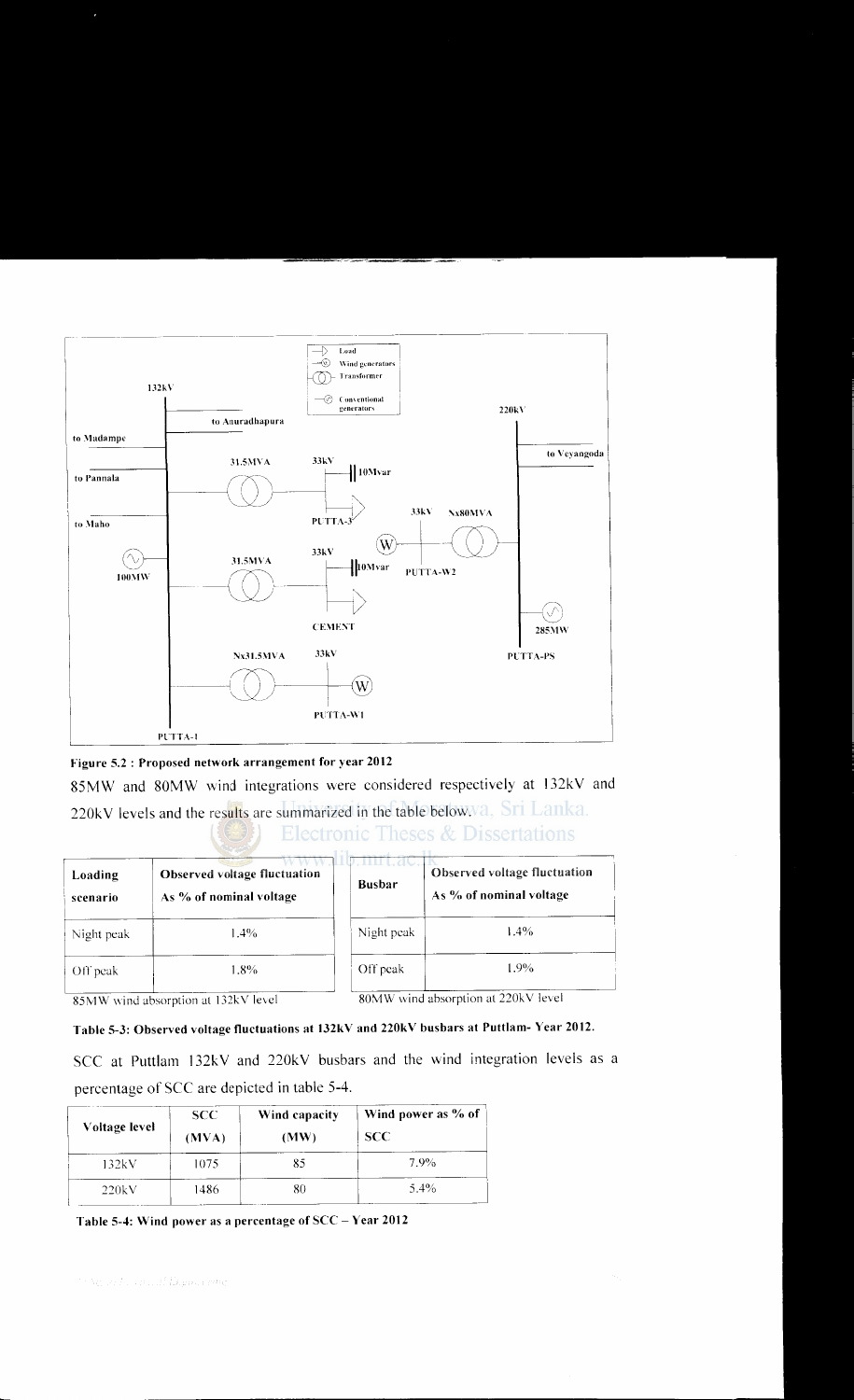Results depict that there is a possibility of a slight increase in wind penetration at 220kV level; however there is a frequency stability limit at 90MW. Therefore this study proposes limiting the total wind integration to 90MW and splitting that amount between the above two voltage levels such that 85MW at 132kV level and 80MW at 220kV level will not be exceeded.

### 5.3.3. System analysis- Year 2014

Voltage stability of the year 2014 network with wind additions in to 132kV and 220kV levels was studied in this section. The network arrangement is shown in figure 5.3. The results are summarized in table 5-5:



Figure 5.3 : Proposed network arrangement for year 2014

| Voltage level | <b>SCC</b><br>(MVA) | Wind capacity<br>(MW) | <b>Observed voltage fluctuation</b><br>As % of nominal voltage | Wind power<br>as % of SCC |
|---------------|---------------------|-----------------------|----------------------------------------------------------------|---------------------------|
| 132kV         | 1738                | 90                    | l .8%                                                          | 5.2%                      |
| 220kV         | 3506                | 95                    | $2.0\%$                                                        | 2.7%                      |

Table 5-5: Observed voltage fluctuations and SCC at 132kV and 220kV busbars at Puttlam- Year 2014.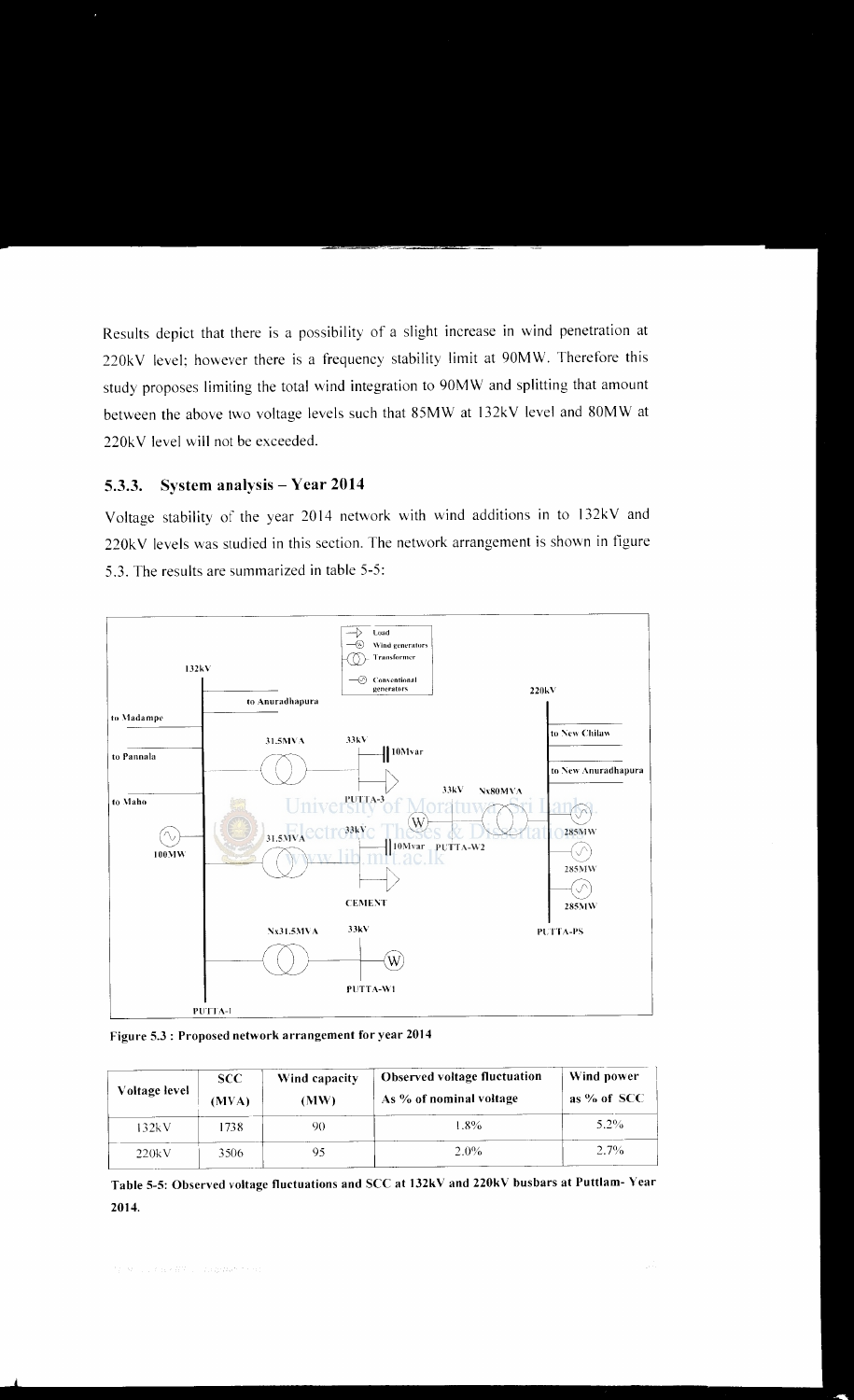Even though we observe only 1.8% voltage variation at 132kV level, there exist critical network limitations at \32k V network. which limits the absorption capability at 132kV level. This 90MW integration at \32kV level will only be feasible assuming 20% average continuous wind output. especially during day time.

# 5.3.4. System analysis- Year 2016

Voltage stability studies were carried out to year 2016 network. The network arrangement is shown in the figure 5.4. It has been found that 220MW of wind power can be integrated into year 2016 power system at Puttlam area. The summary of the voltage analysis is depicted in table 5.6.



Figure 5.4: Proposed network arrangement for year 2016

| Voltage level | SCC<br>(MVA) | Wind capacity<br>(MW) | Observed voltage fluctuation<br>As % of nominal voltage | Wind power<br>$\frac{1}{2}$ as % of SCC |
|---------------|--------------|-----------------------|---------------------------------------------------------|-----------------------------------------|
| 132kV         | 1486         | 90                    | $2.0\%$                                                 | $6.1\%$                                 |
| 220kV         | 3849         | 135                   | 2.4%                                                    | $3.4\%$                                 |

Table 5-6: Observed voltage fluctuations and SCC at 132kV and 220kV busbars at Puttlam- Year 2016.

....